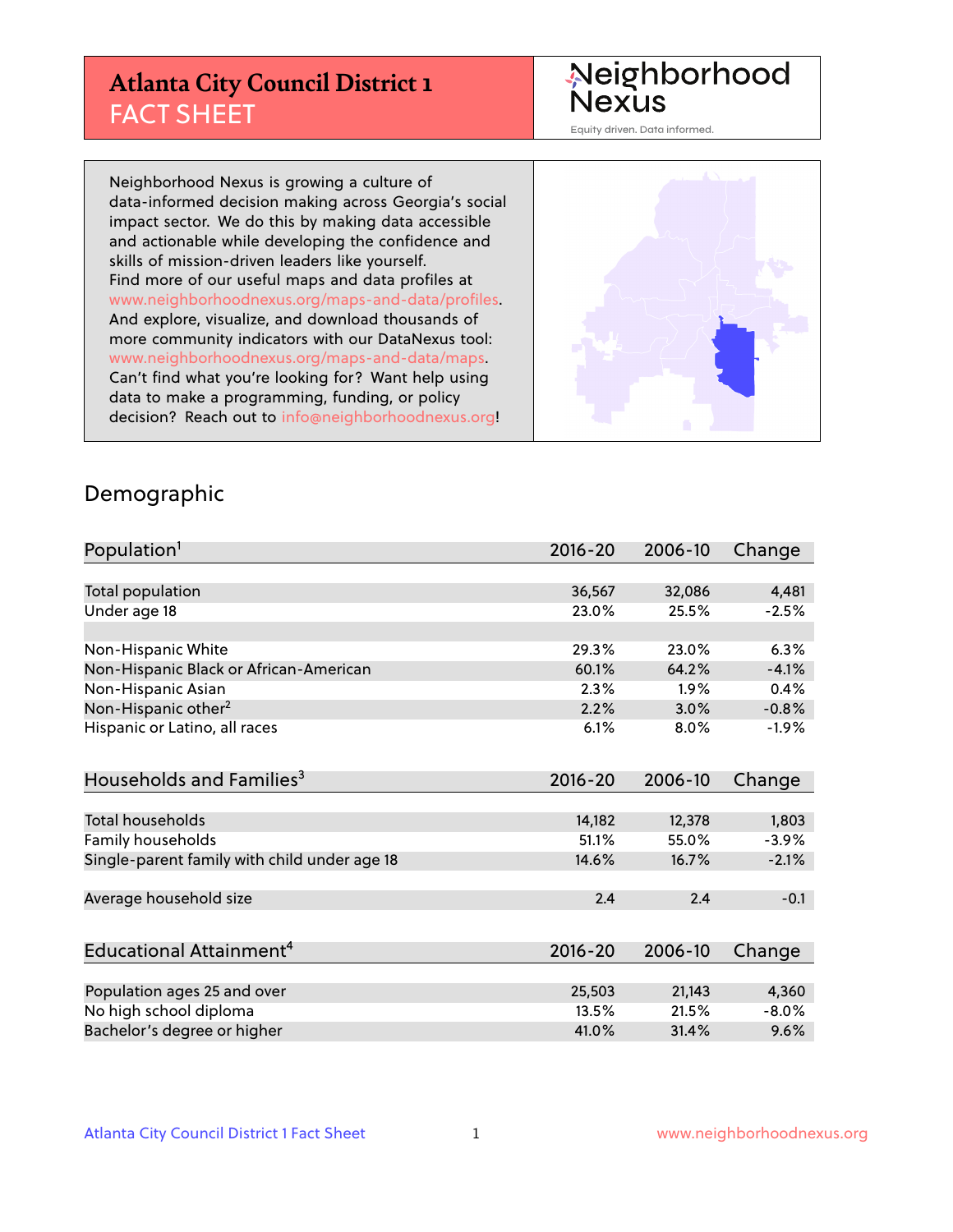# Change Measures, continued...

| Employment <sup>5</sup>                            | $2016 - 20$ | 2006-10  | Change   |
|----------------------------------------------------|-------------|----------|----------|
|                                                    |             |          |          |
| Total workers residing in district                 | 15,368      | 12,909   | 2,459    |
| Workers with earnings \$1250/month or less         | 18.1%       | 29.9%    | $-11.7%$ |
| Workers with earnings \$1251/month to \$3333/month | 30.4%       | 46.1%    | $-15.8%$ |
| Workers with earnings greater than \$3333/month    | 51.5%       | 24.0%    | 27.5%    |
| Total jobs located in district                     | 14,280      | 21,720   | $-7,440$ |
| Jobs with earnings \$1250/month or less            | 15.8%       | 20.3%    | $-4.5%$  |
| Jobs with earnings \$1251/month to \$3333/month    | 34.5%       | 51.2%    | $-16.7%$ |
|                                                    |             |          |          |
| Jobs with earnings greater than \$3333/month       | 49.7%       | 28.5%    | 21.2%    |
| Jobs/workers ratio                                 | 0.9         | 1.7      | $-0.8$   |
| Income and Poverty <sup>6</sup>                    | $2016 - 20$ | 2006-10  | Change   |
|                                                    |             |          |          |
| Median household income                            | \$47,660    | \$36,867 | \$10,793 |
|                                                    |             |          |          |
| Population for whom poverty status is determined   | 34,068      | 30,231   | 3,837    |
| Population below poverty                           | 26.8%       | 31.6%    | $-4.8%$  |
| Housing <sup>7</sup>                               | $2016 - 20$ | 2006-10  | Change   |
|                                                    |             |          |          |
| Total housing units                                | 16,491      | 15,903   | 588      |
| Occupied housing units                             | 86.0%       | 77.8%    | 8.2%     |
| Vacant housing units                               | 14.0%       | 22.2%    | $-8.2%$  |
| Occupied housing units                             |             | 12,378   |          |
|                                                    | 14,182      |          | 1,803    |
| Owner occupied housing units                       | 47.8%       | 52.1%    | $-4.3%$  |
| Renter occupied housing units                      | 52.2%       | 47.9%    | 4.3%     |
| Access to a Vehicle <sup>8</sup>                   | $2016 - 20$ | 2006-10  | Change   |
|                                                    |             |          |          |
| Occupied housing units                             | 14,182      | 12,378   | 1,803    |
| No vehicle available                               | 17.8%       | 21.3%    | $-3.5%$  |
|                                                    |             |          |          |
| Crime Rates, per 10,000 Population <sup>9</sup>    | 2017-21     | 2012-16  | Change   |
|                                                    |             |          |          |
| All Part I crimes                                  | 453.0       | 707.6    | $-254.6$ |
| Violent crime                                      | 84.0        | 125.9    | $-41.9$  |
| Murder                                             | 2.6         | 2.6      | 0.0      |
| Robbery                                            | 24.6        | 56.8     | $-32.2$  |
| Aggravated assault                                 | 56.7        | 66.5     | $-9.8$   |
| Property crime                                     | 369.0       | 581.7    | $-212.7$ |
| <b>Burglary</b>                                    | 74.3        | 163.1    | $-88.8$  |
| Larceny                                            | 232.4       | 294.8    | $-62.4$  |
| Vehicle theft                                      | 62.4        | 123.8    | $-61.4$  |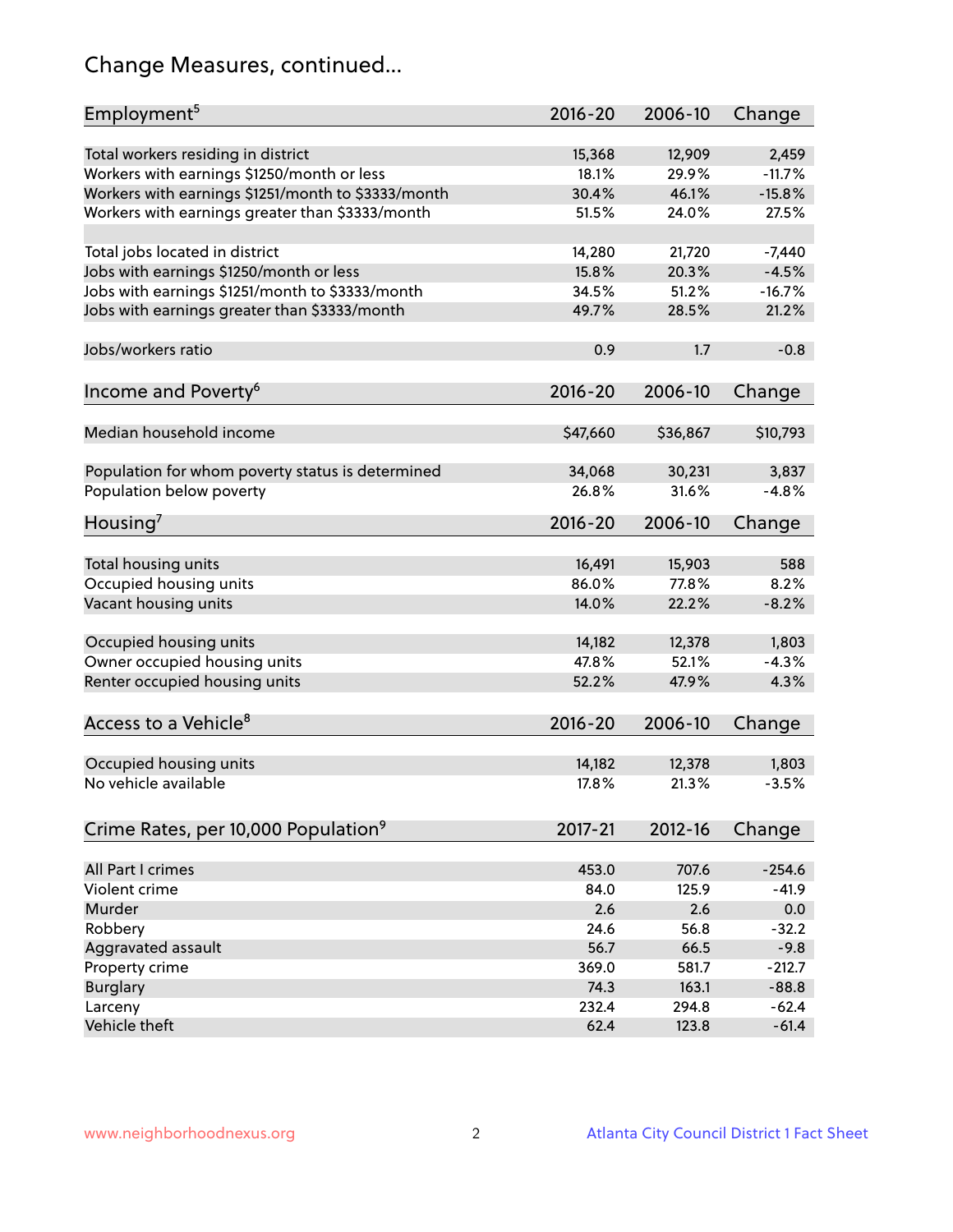# Current Data: Demographic

| Total population<br>36,567<br>$\pm$ 2,262<br>Male<br>49.2%<br>Female<br>50.8%<br>8.3%<br>$\pm 1.2\%$<br>Under 5 years<br>5.7%<br>5 to 9 years<br>6.0%<br>10 to 14 years<br>4.9%<br>15 to 19 years<br>5.3%<br>20 to 24 years<br>21.6%<br>25 to 34 years<br>18.5%<br>35 to 44 years<br>12.1%<br>45 to 54 years<br>55 to 59 years<br>4.2%<br>4.7%<br>60 to 64 years<br>5.7%<br>65 to 74 years<br>2.0%<br>75 to 84 years<br>85 years and over<br>1.0%<br>Median age (years)<br>34.2<br>Race and Ethnicity, 2016-20 <sup>11</sup><br><b>Estimate</b><br><b>Total population</b><br>36,567<br>Hispanic or Latino (of any race)<br>6.1%<br>Not Hispanic or Latino<br>93.9%<br>White alone<br>29.3%<br>Black or African American alone<br>60.1%<br>American Indian and Alaska Native alone<br>0.1%<br>Asian alone<br>2.3%<br>Native Hawaiian and other Pacific Islander alone<br>0.0%<br>0.2%<br>Some other race alone<br>1.9%<br>Two or more races<br>U.S. Citizenship Status, 2016-20 <sup>12</sup><br><b>Estimate</b><br>Foreign-born population<br>1,760<br>Naturalized U.S. citizen<br>49.1%<br>Not a U.S. citizen<br>50.9%<br>Citizen, Voting Age Population, 2016-20 <sup>13</sup><br>Estimate<br>Citizen, 18 and over population<br>27,275<br>Male<br>48.2% | Sex and Age, 2016-20 <sup>10</sup> | <b>Estimate</b> | Margin of Error |
|-------------------------------------------------------------------------------------------------------------------------------------------------------------------------------------------------------------------------------------------------------------------------------------------------------------------------------------------------------------------------------------------------------------------------------------------------------------------------------------------------------------------------------------------------------------------------------------------------------------------------------------------------------------------------------------------------------------------------------------------------------------------------------------------------------------------------------------------------------------------------------------------------------------------------------------------------------------------------------------------------------------------------------------------------------------------------------------------------------------------------------------------------------------------------------------------------------------------------------------------------------------|------------------------------------|-----------------|-----------------|
| $\pm 2.2\%$<br>$\pm1.8\%$<br>$\pm$ 0.9%<br>$\pm 1.1\%$<br>$\pm 1.1\%$<br>$\pm 1.1\%$<br>$\pm 2.0\%$<br>±1.6%<br>$\pm 1.1\%$<br>$\pm$ 0.7%<br>$\pm$ 0.9%<br>$\pm$ 0.9%<br>$\pm$ 0.5%<br>$\pm$ 0.4%<br>$\pm$ 0.3<br>Margin of Error<br>$\pm$ 2,262<br>±1.4%<br>$\pm 2.0\%$<br>$\pm$ 1.4%<br>±4.3%<br>$\pm$ 0.2%<br>$\pm 1.3\%$<br>$\pm$ 0.1%<br>$\pm$ 0.2%<br>±0.8%<br>Margin of Error<br>$\pm$ 340<br>$\pm$ 7.6%<br>$\pm$ 10.2%<br>Margin of Error                                                                                                                                                                                                                                                                                                                                                                                                                                                                                                                                                                                                                                                                                                                                                                                                           |                                    |                 |                 |
|                                                                                                                                                                                                                                                                                                                                                                                                                                                                                                                                                                                                                                                                                                                                                                                                                                                                                                                                                                                                                                                                                                                                                                                                                                                             |                                    |                 |                 |
|                                                                                                                                                                                                                                                                                                                                                                                                                                                                                                                                                                                                                                                                                                                                                                                                                                                                                                                                                                                                                                                                                                                                                                                                                                                             |                                    |                 |                 |
|                                                                                                                                                                                                                                                                                                                                                                                                                                                                                                                                                                                                                                                                                                                                                                                                                                                                                                                                                                                                                                                                                                                                                                                                                                                             |                                    |                 |                 |
|                                                                                                                                                                                                                                                                                                                                                                                                                                                                                                                                                                                                                                                                                                                                                                                                                                                                                                                                                                                                                                                                                                                                                                                                                                                             |                                    |                 |                 |
|                                                                                                                                                                                                                                                                                                                                                                                                                                                                                                                                                                                                                                                                                                                                                                                                                                                                                                                                                                                                                                                                                                                                                                                                                                                             |                                    |                 |                 |
|                                                                                                                                                                                                                                                                                                                                                                                                                                                                                                                                                                                                                                                                                                                                                                                                                                                                                                                                                                                                                                                                                                                                                                                                                                                             |                                    |                 |                 |
|                                                                                                                                                                                                                                                                                                                                                                                                                                                                                                                                                                                                                                                                                                                                                                                                                                                                                                                                                                                                                                                                                                                                                                                                                                                             |                                    |                 |                 |
|                                                                                                                                                                                                                                                                                                                                                                                                                                                                                                                                                                                                                                                                                                                                                                                                                                                                                                                                                                                                                                                                                                                                                                                                                                                             |                                    |                 |                 |
|                                                                                                                                                                                                                                                                                                                                                                                                                                                                                                                                                                                                                                                                                                                                                                                                                                                                                                                                                                                                                                                                                                                                                                                                                                                             |                                    |                 |                 |
|                                                                                                                                                                                                                                                                                                                                                                                                                                                                                                                                                                                                                                                                                                                                                                                                                                                                                                                                                                                                                                                                                                                                                                                                                                                             |                                    |                 |                 |
|                                                                                                                                                                                                                                                                                                                                                                                                                                                                                                                                                                                                                                                                                                                                                                                                                                                                                                                                                                                                                                                                                                                                                                                                                                                             |                                    |                 |                 |
|                                                                                                                                                                                                                                                                                                                                                                                                                                                                                                                                                                                                                                                                                                                                                                                                                                                                                                                                                                                                                                                                                                                                                                                                                                                             |                                    |                 |                 |
|                                                                                                                                                                                                                                                                                                                                                                                                                                                                                                                                                                                                                                                                                                                                                                                                                                                                                                                                                                                                                                                                                                                                                                                                                                                             |                                    |                 |                 |
|                                                                                                                                                                                                                                                                                                                                                                                                                                                                                                                                                                                                                                                                                                                                                                                                                                                                                                                                                                                                                                                                                                                                                                                                                                                             |                                    |                 |                 |
|                                                                                                                                                                                                                                                                                                                                                                                                                                                                                                                                                                                                                                                                                                                                                                                                                                                                                                                                                                                                                                                                                                                                                                                                                                                             |                                    |                 |                 |
|                                                                                                                                                                                                                                                                                                                                                                                                                                                                                                                                                                                                                                                                                                                                                                                                                                                                                                                                                                                                                                                                                                                                                                                                                                                             |                                    |                 |                 |
|                                                                                                                                                                                                                                                                                                                                                                                                                                                                                                                                                                                                                                                                                                                                                                                                                                                                                                                                                                                                                                                                                                                                                                                                                                                             |                                    |                 |                 |
|                                                                                                                                                                                                                                                                                                                                                                                                                                                                                                                                                                                                                                                                                                                                                                                                                                                                                                                                                                                                                                                                                                                                                                                                                                                             |                                    |                 |                 |
|                                                                                                                                                                                                                                                                                                                                                                                                                                                                                                                                                                                                                                                                                                                                                                                                                                                                                                                                                                                                                                                                                                                                                                                                                                                             |                                    |                 |                 |
|                                                                                                                                                                                                                                                                                                                                                                                                                                                                                                                                                                                                                                                                                                                                                                                                                                                                                                                                                                                                                                                                                                                                                                                                                                                             |                                    |                 |                 |
|                                                                                                                                                                                                                                                                                                                                                                                                                                                                                                                                                                                                                                                                                                                                                                                                                                                                                                                                                                                                                                                                                                                                                                                                                                                             |                                    |                 |                 |
|                                                                                                                                                                                                                                                                                                                                                                                                                                                                                                                                                                                                                                                                                                                                                                                                                                                                                                                                                                                                                                                                                                                                                                                                                                                             |                                    |                 |                 |
|                                                                                                                                                                                                                                                                                                                                                                                                                                                                                                                                                                                                                                                                                                                                                                                                                                                                                                                                                                                                                                                                                                                                                                                                                                                             |                                    |                 |                 |
|                                                                                                                                                                                                                                                                                                                                                                                                                                                                                                                                                                                                                                                                                                                                                                                                                                                                                                                                                                                                                                                                                                                                                                                                                                                             |                                    |                 |                 |
|                                                                                                                                                                                                                                                                                                                                                                                                                                                                                                                                                                                                                                                                                                                                                                                                                                                                                                                                                                                                                                                                                                                                                                                                                                                             |                                    |                 |                 |
|                                                                                                                                                                                                                                                                                                                                                                                                                                                                                                                                                                                                                                                                                                                                                                                                                                                                                                                                                                                                                                                                                                                                                                                                                                                             |                                    |                 |                 |
|                                                                                                                                                                                                                                                                                                                                                                                                                                                                                                                                                                                                                                                                                                                                                                                                                                                                                                                                                                                                                                                                                                                                                                                                                                                             |                                    |                 |                 |
|                                                                                                                                                                                                                                                                                                                                                                                                                                                                                                                                                                                                                                                                                                                                                                                                                                                                                                                                                                                                                                                                                                                                                                                                                                                             |                                    |                 |                 |
|                                                                                                                                                                                                                                                                                                                                                                                                                                                                                                                                                                                                                                                                                                                                                                                                                                                                                                                                                                                                                                                                                                                                                                                                                                                             |                                    |                 |                 |
|                                                                                                                                                                                                                                                                                                                                                                                                                                                                                                                                                                                                                                                                                                                                                                                                                                                                                                                                                                                                                                                                                                                                                                                                                                                             |                                    |                 |                 |
|                                                                                                                                                                                                                                                                                                                                                                                                                                                                                                                                                                                                                                                                                                                                                                                                                                                                                                                                                                                                                                                                                                                                                                                                                                                             |                                    |                 |                 |
| $\pm$ 1,478<br>$\pm$ 3.2%                                                                                                                                                                                                                                                                                                                                                                                                                                                                                                                                                                                                                                                                                                                                                                                                                                                                                                                                                                                                                                                                                                                                                                                                                                   |                                    |                 |                 |
|                                                                                                                                                                                                                                                                                                                                                                                                                                                                                                                                                                                                                                                                                                                                                                                                                                                                                                                                                                                                                                                                                                                                                                                                                                                             |                                    |                 |                 |
|                                                                                                                                                                                                                                                                                                                                                                                                                                                                                                                                                                                                                                                                                                                                                                                                                                                                                                                                                                                                                                                                                                                                                                                                                                                             |                                    |                 |                 |
| 51.8%<br>$\pm 2.2\%$                                                                                                                                                                                                                                                                                                                                                                                                                                                                                                                                                                                                                                                                                                                                                                                                                                                                                                                                                                                                                                                                                                                                                                                                                                        | Female                             |                 |                 |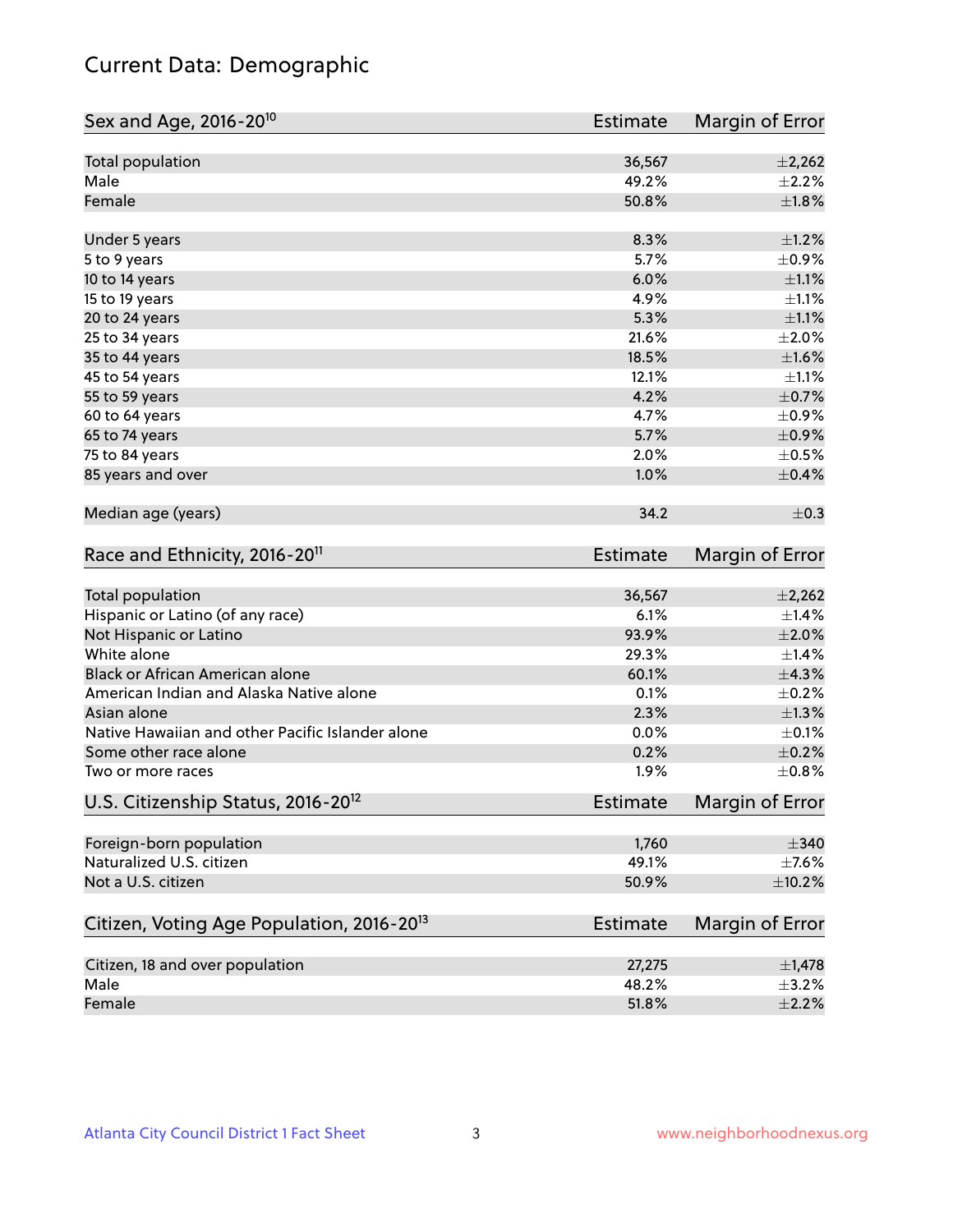## Current Data: Economic

| Income, 2016-20 <sup>14</sup>                           | <b>Estimate</b> | Margin of Error           |
|---------------------------------------------------------|-----------------|---------------------------|
| All households                                          | 14,182          | $\pm 803$                 |
| Less than \$10,000                                      | 12.2%           | $\pm$ 3.7%                |
| \$10,000 to \$14,999                                    | 6.8%            | $\pm1.8\%$                |
| \$15,000 to \$24,999                                    |                 | $\pm 2.0\%$               |
|                                                         | 11.7%           |                           |
| \$25,000 to \$34,999                                    | 8.1%            | $\pm 1.7\%$               |
| \$35,000 to \$49,999                                    | 13.7%           | $\pm 2.7\%$               |
| \$50,000 to \$74,999                                    | 10.4%           | $\pm1.7\%$                |
| \$75,000 to \$99,999                                    | 10.5%           | $\pm$ 1.9%                |
| \$100,000 to \$149,999                                  | 8.8%            | ±1.4%                     |
| \$150,000 to \$199,999                                  | 9.1%            | ±1.9%                     |
| \$200,000 or more                                       | 8.9%            | $\pm1.8\%$                |
| Median household income (dollars)                       | \$47,660        | $\pm$ 1,622               |
| Mean household income (dollars)                         | \$82,201        | ± 5,155                   |
| Households with earnings                                | 80.5%           | $\pm 2.8\%$               |
| Mean earnings (dollars)                                 | \$91,763        | ±6,066                    |
| Households with Social Security                         | 20.9%           | $\pm 2.7\%$               |
| Mean Social Security income (dollars)                   | \$12,788        | $\pm 233$                 |
| Households with retirement income                       | 9.7%            | ±1.9%                     |
| Mean retirement income (dollars)                        | \$19,647        | ±3,854                    |
| Households with Supplemental Security Income            | 8.5%            | $\pm 2.0\%$               |
| Mean Supplemental Security Income (dollars)             | \$9,910         | $\pm 2,145$               |
| Households with cash public assistance income           | 2.0%            | $\pm1.2\%$                |
| Mean cash public assistance income (dollars)            | \$764           | $\pm 350$                 |
| Households with Food Stamp/SNAP benefits in the past 12 | 21.9%           | $\pm$ 3.2%                |
| months                                                  |                 |                           |
| Family households                                       | 7,251           | $\pm$ 596                 |
| Less than \$10,000                                      | 11.1%           | $\pm$ 4.7%                |
| \$10,000 to \$14,999                                    | 5.4%            | $\pm 2.1\%$               |
| \$15,000 to \$24,999                                    | 10.5%           | $\pm 2.6\%$               |
|                                                         | 7.4%            |                           |
| \$25,000 to \$34,999                                    | 11.8%           | $\pm 2.5\%$<br>$\pm$ 3.2% |
| \$35,000 to \$49,999                                    |                 |                           |
| \$50,000 to \$74,999                                    | 7.6%            | $\pm 2.1\%$               |
| \$75,000 to \$99,999                                    | 10.9%           | $\pm 2.6\%$               |
| \$100,000 to \$149,999                                  | 9.8%            | $\pm 2.1\%$               |
| \$150,000 to \$199,999                                  | 12.0%           | $\pm$ 3.2%                |
| \$200,000 or more                                       | 13.4%           | $\pm 3.0\%$               |
| Median family income (dollars)                          | \$61,022        | ±7,681                    |
| Mean family income (dollars)                            | \$98,784        | ± 6,943                   |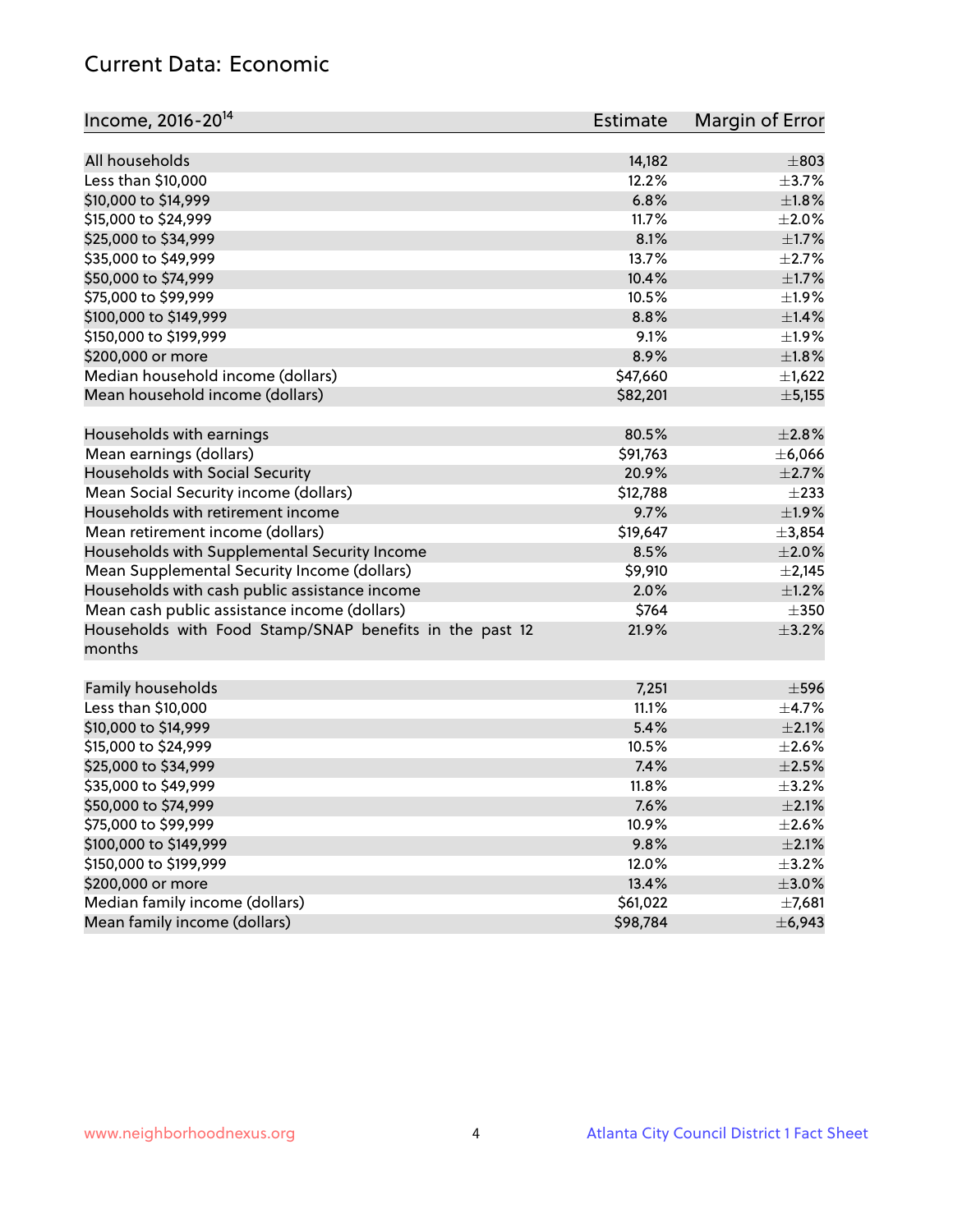# Current Data: Economic, continued...

| Income, 2016-20, continued <sup>15</sup>                              | <b>Estimate</b> | <b>Margin of Error</b> |
|-----------------------------------------------------------------------|-----------------|------------------------|
|                                                                       |                 |                        |
| Nonfamily households                                                  | 6,931           | $\pm 681$              |
| Median nonfamily income (dollars)                                     | \$40,437        | $\pm$ 3,116            |
| Mean nonfamily income (dollars)                                       | \$61,512        | ±7,564                 |
| Median earnings for workers (dollars)                                 | \$38,118        | $\pm$ 1,677            |
| Median earnings for male full-time, year-round workers<br>(dollars)   | \$57,134        | $\pm$ 3,110            |
| Median earnings for female full-time, year-round workers<br>(dollars) | \$49,369        | ±3,015                 |
| Per capita income (dollars)                                           | \$35,723        | $\pm 2,852$            |
| Families Below Poverty Level, 2016-20 <sup>16</sup>                   | <b>Estimate</b> | <b>Margin of Error</b> |
|                                                                       |                 |                        |
| <b>All Families</b>                                                   | 7,251           | $\pm$ 596              |
| Percent below poverty                                                 | 23.7%           | $+5.2%$                |
| Families with related children under 18 years                         | 4,076           | $\pm$ 522              |
| Percent below poverty                                                 | 36.6%           | ±7.9%                  |
| Families with related children under 5 years only                     | 930             | $\pm 237$              |
| Percent below poverty                                                 | 21.9%           | ±13.4%                 |
| Married couple families                                               | 3,248           | $\pm$ 370              |
| Percent below poverty                                                 | 4.0%            | $\pm 2.2\%$            |
| Married couple families with related children under 18 years          | 1,286           | $\pm 210$              |
| Percent below poverty                                                 | 7.5%            | $\pm$ 5.4%             |
| Married couple families with related children under 5 years           | 491             | ±154                   |
| Percent below poverty                                                 | 2.4%            | ±11.4%                 |
| Families with female householder, no spouse present                   | 3,270           | $\pm$ 498              |
| Percent below poverty                                                 | 41.0%           | $\pm$ 9.1%             |
| Families with female householder, no spouse present with              | 2,439           | $\pm 455$              |
| related children under 18 years                                       |                 |                        |
| Percent below poverty                                                 | 52.2%           | ±10.9%                 |
| Families with female householder, no spouse present with              | 346             | $\pm$ 148              |
| related children under 5 years                                        |                 |                        |
| Percent below poverty                                                 | 47.2%           | ±23.9%                 |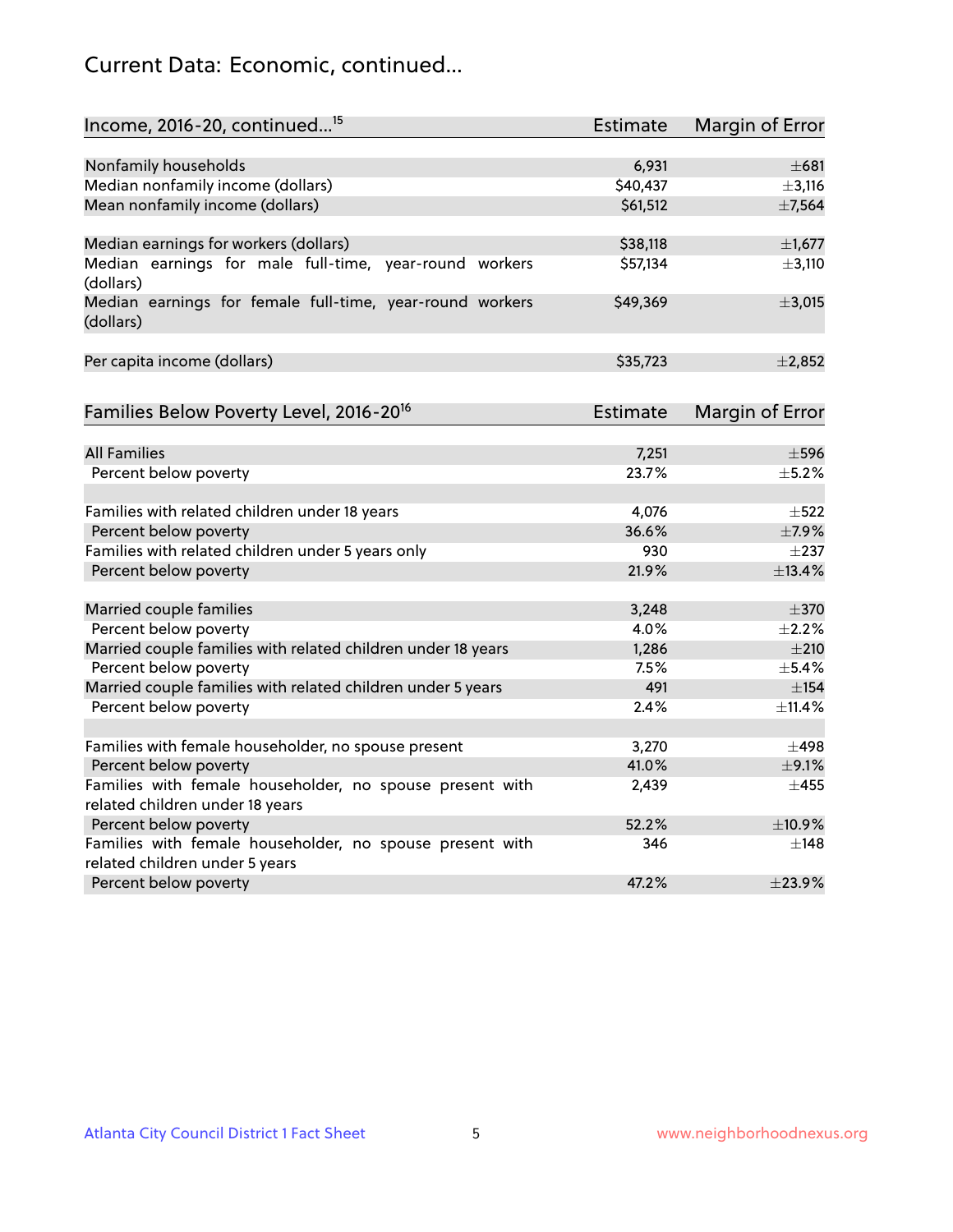## Current Data: Economic, continued...

| People Below Poverty Level, 2016-20 <sup>17</sup> | Estimate | Margin of Error |
|---------------------------------------------------|----------|-----------------|
|                                                   |          |                 |
| Total population                                  | 34,068   | $\pm 2,249$     |
| Percent below poverty                             | 26.8%    | $\pm$ 4.1%      |
| Population under 18 years                         | 8,349    | $\pm 850$       |
| Percent below poverty                             | 45.6%    | $\pm$ 6.2%      |
| Population 18 years and over                      | 25,719   | $\pm$ 1,430     |
| Percent below poverty                             | 20.7%    | $\pm 2.7\%$     |
| Population 18 to 64 years                         | 22,739   | $\pm$ 1,370     |
| Percent below poverty                             | 20.4%    | $\pm 2.9\%$     |
| Population 65 years and over                      | 2,981    | ±413            |
| Percent below poverty                             | 22.8%    | $\pm$ 5.8%      |

| Poverty by Race/Ethnicity, 2016-20 <sup>18</sup> | <b>Estimate</b> |             |
|--------------------------------------------------|-----------------|-------------|
|                                                  |                 |             |
| Non-Hispanic White population                    | 10,242          | $\pm$ 831   |
| Percent below poverty                            | 7.8%            | $\pm 2.6\%$ |
| <b>Black population</b>                          | 20,578          | $\pm 2,073$ |
| Percent below poverty                            | 38.6%           | $\pm$ 6.1%  |
| Asian population                                 | 889             | $\pm$ 499   |
| Percent below poverty                            | 8.9%            | ±9.8%       |
| Hispanic or Latino population                    | 1,916           | $\pm$ 519   |
| Percent below poverty                            | 18.7%           | $\pm$ 11.2% |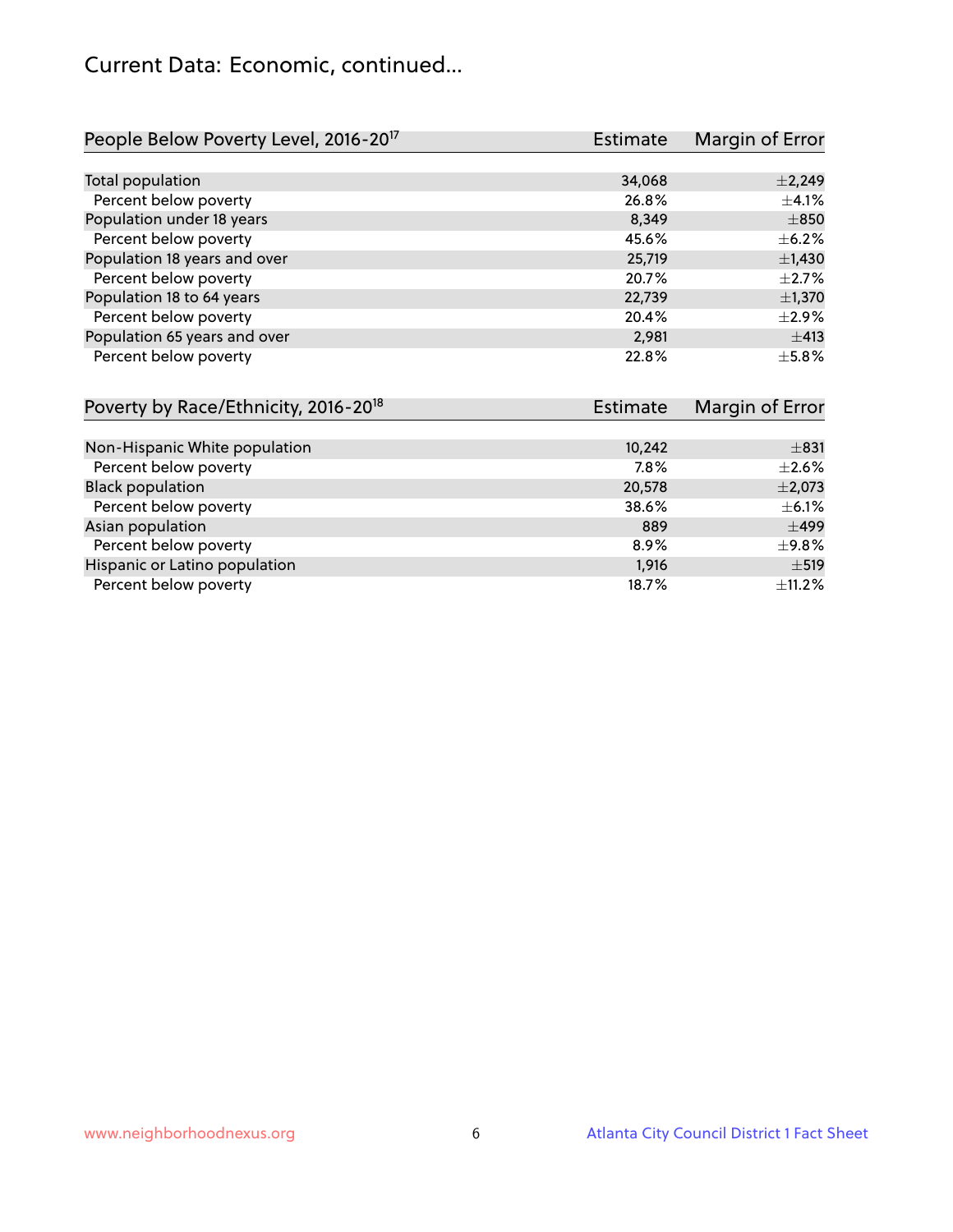# Current Data: Employment

| Employment Status, 2016-20 <sup>19</sup>                                    | <b>Estimate</b> | Margin of Error |
|-----------------------------------------------------------------------------|-----------------|-----------------|
|                                                                             |                 |                 |
| Population 16 years and over                                                | 28,845          | $\pm$ 1,713     |
| In labor force                                                              | 67.0%           | ±1.9%           |
| Civilian labor force                                                        | 66.9%           | ±1.9%           |
| Employed                                                                    | 61.6%           | $\pm 2.1\%$     |
| Unemployed                                                                  | 5.3%            | $\pm 1.5\%$     |
| <b>Armed Forces</b>                                                         | 0.0%            | ±0.8%           |
| Not in labor force                                                          | 33.0%           | ±1.8%           |
| Civilian labor force                                                        | 19,310          | $\pm$ 1,266     |
| <b>Unemployment Rate</b>                                                    | 8.0%            | $\pm 2.2\%$     |
| Females 16 years and over                                                   | 14,975          | ±1,042          |
| In labor force                                                              | 70.6%           | $\pm$ 3.1%      |
| Civilian labor force                                                        | 70.6%           | $\pm$ 3.1%      |
| Employed                                                                    | 64.1%           | $\pm$ 3.2%      |
| Own children of the householder under 6 years                               | 3,386           | $\pm$ 522       |
| All parents in family in labor force                                        | 80.7%           | $\pm$ 8.0%      |
| Own children of the householder 6 to 17 years                               | 4,557           | $+685$          |
| All parents in family in labor force                                        | 89.3%           | $\pm$ 6.6%      |
| Industry, 2016-20 <sup>20</sup>                                             | <b>Estimate</b> | Margin of Error |
|                                                                             |                 |                 |
| Civilian employed population 16 years and over                              | 17,769          | $\pm$ 1,223     |
| Agriculture, forestry, fishing and hunting, and mining                      | 0.3%            | $\pm$ 0.5%      |
| Construction                                                                | 3.9%            | $\pm$ 1.2%      |
| Manufacturing                                                               | 4.0%            | $\pm 1.7\%$     |
| Wholesale trade                                                             | 2.3%            | $\pm 1.2\%$     |
| Retail trade                                                                | 9.4%            | ±1.9%           |
| Transportation and warehousing, and utilities                               | 6.9%            | $\pm 2.6\%$     |
| Information                                                                 | 3.6%            | ±1.0%           |
| Finance and insurance, and real estate and rental and leasing               | 4.9%            | $\pm 1.1\%$     |
| Professional, scientific, and management, and administrative                | 21.5%           | $\pm$ 2.4%      |
| and waste management services                                               |                 |                 |
| Educational services, and health care and social assistance                 | 20.6%           | $\pm 2.5\%$     |
| Arts, entertainment, and recreation, and accommodation and<br>food services | 13.6%           | $\pm 2.6\%$     |
| Other services, except public administration                                | 3.6%            | $\pm 1.1\%$     |
| Public administration                                                       | 5.3%            | $\pm 1.5\%$     |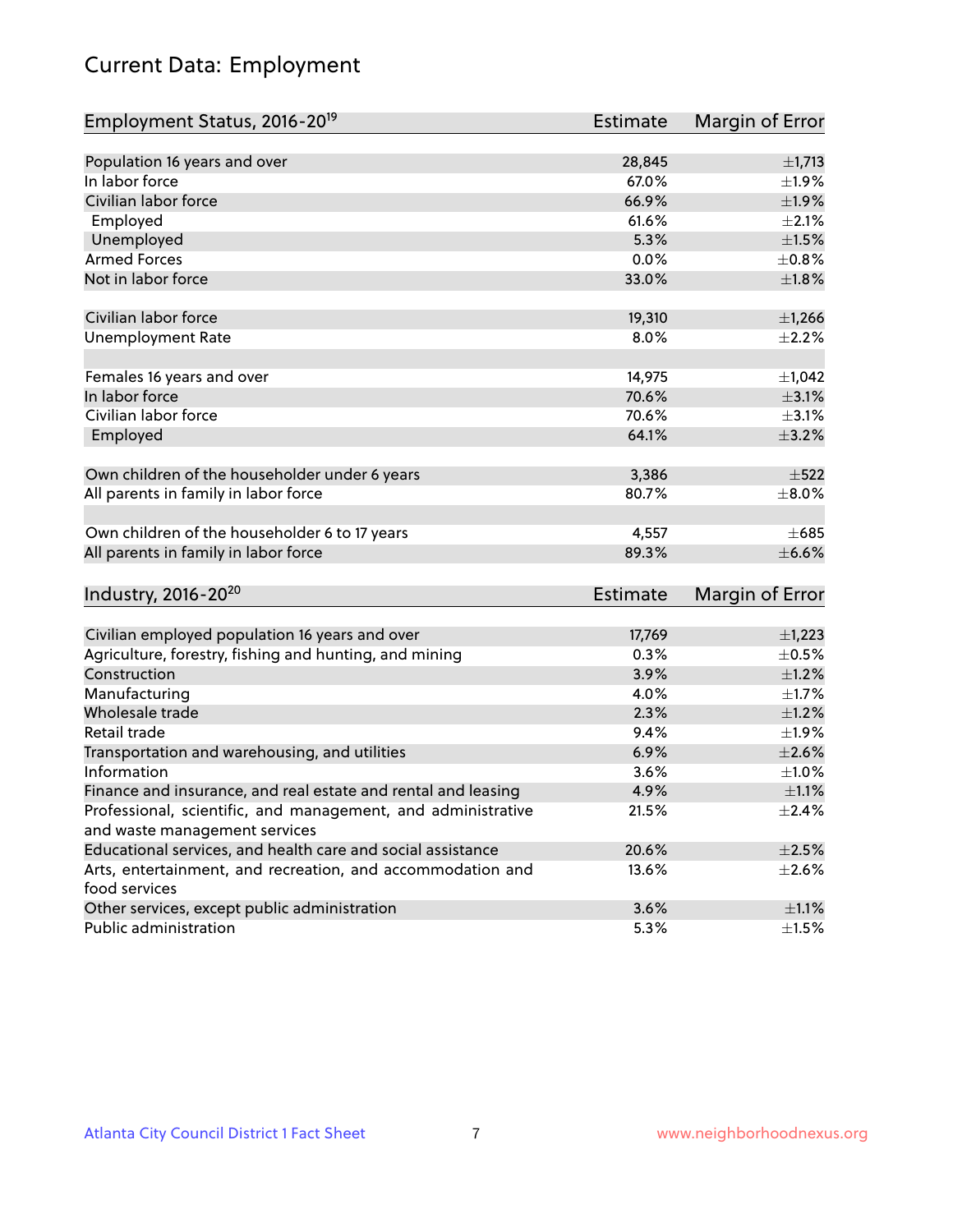# Current Data: Employment, continued...

| Occupation, 2016-20 <sup>21</sup>                            | <b>Estimate</b> | Margin of Error |
|--------------------------------------------------------------|-----------------|-----------------|
| Civilian employed population 16 years and over               | 17,769          | $\pm$ 1,223     |
| Management, business, science, and arts occupations          | 49.1%           | $\pm$ 3.2%      |
| Service occupations                                          | 17.8%           | $\pm 2.5\%$     |
| Sales and office occupations                                 | 19.0%           | $\pm 2.3\%$     |
| Natural resources, construction, and maintenance occupations | 3.1%            | $\pm 1.2\%$     |
| Production, transportation, and material moving occupations  | 10.9%           | $\pm$ 3.2%      |
| Class of Worker, 2016-20 <sup>22</sup>                       | Estimate        | Margin of Error |
| Civilian employed population 16 years and over               | 17,769          | $\pm$ 1,223     |
| Private wage and salary workers                              | 80.2%           | $\pm 2.1\%$     |
| Government workers                                           | 13.8%           | ±2.4%           |
| Self-employed in own not incorporated business workers       | 5.0%            | $\pm 1.1\%$     |
| Unpaid family workers                                        | 1.0%            | $\pm 1.7\%$     |
|                                                              |                 |                 |
| Job Flows, 2019 <sup>23</sup>                                |                 | 2019            |
| Total Jobs in district                                       |                 | 14,280          |
| Held by residents of district                                |                 | 4.5%            |
| Held by non-residents of district                            |                 | 95.5%           |
| Jobs by Industry Sector, 2019 <sup>24</sup>                  |                 | 2019            |
| Total Jobs in district                                       |                 | 14,280          |
| <b>Goods Producing sectors</b>                               |                 | 5.6%            |
| Trade, Transportation, and Utilities sectors                 |                 | 8.0%            |
| All Other Services sectors                                   |                 | 86.4%           |
| Total Jobs in district held by district residents            |                 | 638             |
| <b>Goods Producing sectors</b>                               |                 | 9.1%            |
| Trade, Transportation, and Utilities sectors                 |                 | 7.8%            |
| <b>All Other Services sectors</b>                            |                 | 83.1%           |
| Jobs by Earnings, 2019 <sup>25</sup>                         |                 | 2019            |
|                                                              |                 |                 |
| Total Jobs in district                                       |                 | 14,280          |
| Jobs with earnings \$1250/month or less                      |                 | 15.8%           |
| Jobs with earnings \$1251/month to \$3333/month              |                 | 34.5%           |
| Jobs with earnings greater than \$3333/month                 |                 | 49.7%           |
| Total Jobs in district held by district residents            |                 | 638             |
| Jobs with earnings \$1250/month or less                      |                 | 25.7%           |
| Jobs with earnings \$1251/month to \$3333/month              |                 | 35.0%           |
| Jobs with earnings greater than \$3333/month                 |                 | 39.3%           |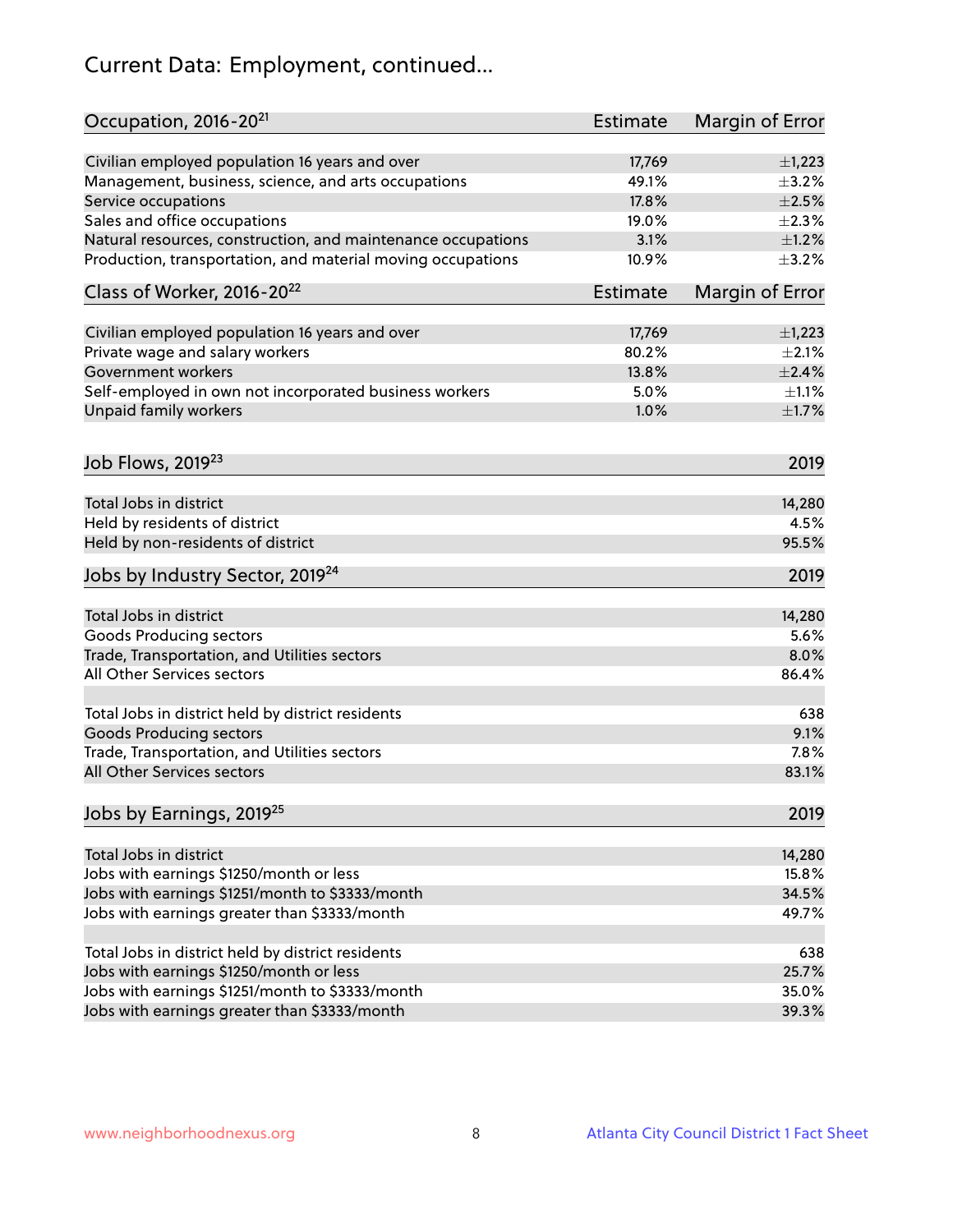# Current Data: Employment, continued...

| Jobs by Age of Worker, 2019 <sup>26</sup>         | 2019   |
|---------------------------------------------------|--------|
|                                                   |        |
| Total Jobs in district                            | 14,280 |
| Jobs with workers age 29 or younger               | 20.4%  |
| Jobs with workers age 30 to 54                    | 60.7%  |
| Jobs with workers age 55 or older                 | 18.9%  |
|                                                   |        |
| Total Jobs in district held by district residents | 638    |
| Jobs with workers age 29 or younger               | 25.1%  |
| Jobs with workers age 30 to 54                    | 58.8%  |
| Jobs with workers age 55 or older                 | 16.1%  |

#### Current Data: Education

| School Enrollment, 2016-20 <sup>27</sup>       | Estimate | Margin of Error |
|------------------------------------------------|----------|-----------------|
|                                                |          |                 |
| Population 3 years and over enrolled in school | 8,334    | ±916            |
| Nursery school, preschool                      | $8.9\%$  | ±1.9%           |
| Kindergarten                                   | 5.8%     | $+2.4%$         |
| Elementary school (grades 1-8)                 | 41.6%    | $\pm$ 3.9%      |
| High school (grades 9-12)                      | 17.5%    | $+4.1%$         |
| College or graduate school                     | 26.3%    | $\pm$ 3.7%      |

| Educational Attainment, 2016-20 <sup>28</sup> | <b>Estimate</b> | Margin of Error |
|-----------------------------------------------|-----------------|-----------------|
|                                               |                 |                 |
| Population 25 years and over                  | 25,503          | $\pm$ 1,482     |
| Less than 9th grade                           | 3.8%            | $\pm$ 0.9%      |
| 9th to 12th grade, no diploma                 | 9.7%            | $\pm1.8\%$      |
| High school graduate (includes equivalency)   | 23.6%           | $\pm 2.7\%$     |
| Some college, no degree                       | 16.4%           | $\pm 1.6\%$     |
| Associate's degree                            | 5.5%            | $\pm 1.3\%$     |
| Bachelor's degree                             | 22.9%           | $\pm 2.1\%$     |
| Graduate or professional degree               | 18.1%           | $\pm 1.9\%$     |
|                                               |                 |                 |
| Percent high school graduate or higher        | 86.5%           | $+7.1%$         |
| Percent bachelor's degree or higher           | 41.0%           | $\pm 2.3\%$     |
|                                               |                 |                 |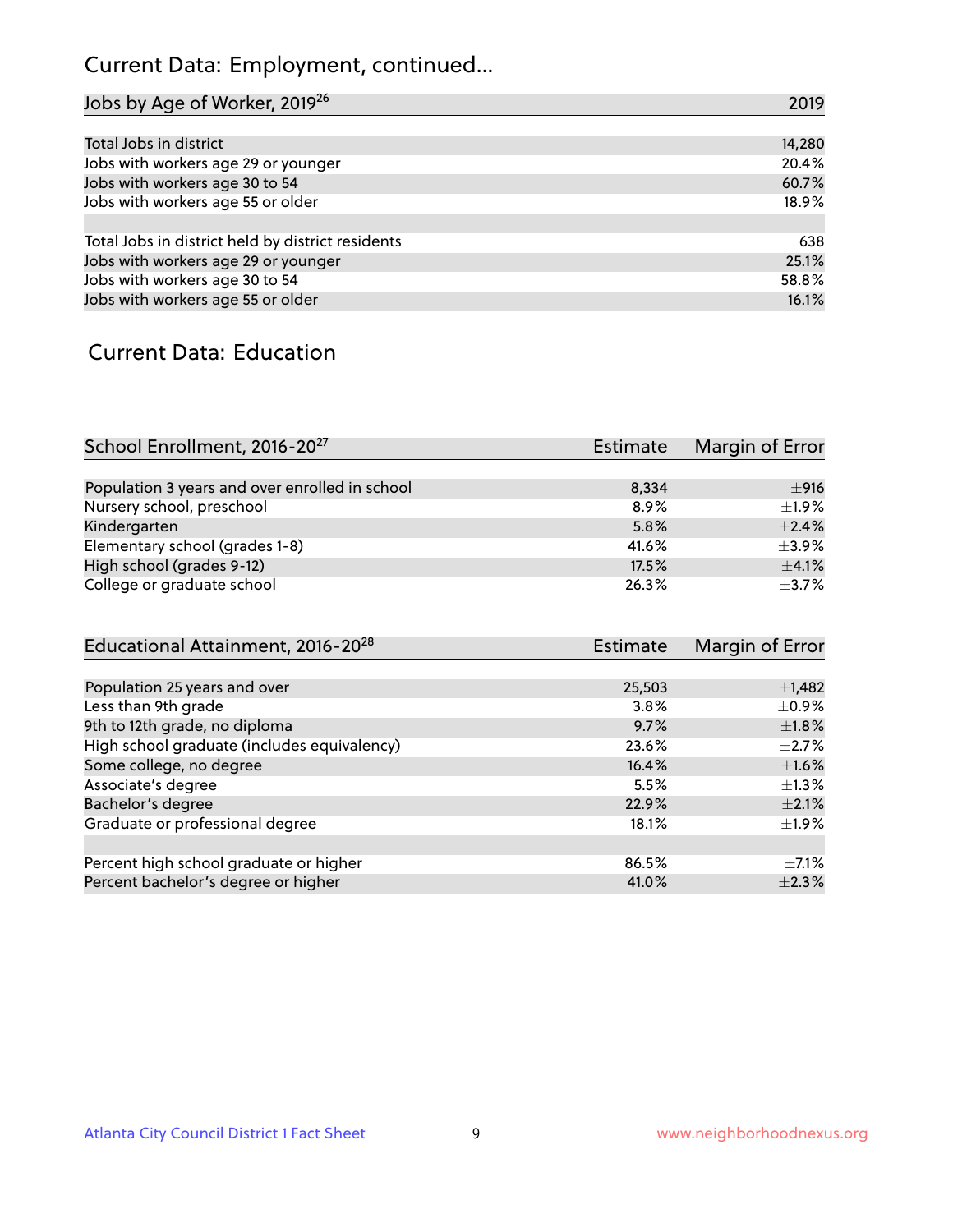# Current Data: Housing

| Households by Type, 2016-20 <sup>29</sup>            | <b>Estimate</b> | Margin of Error |
|------------------------------------------------------|-----------------|-----------------|
|                                                      |                 |                 |
| <b>Total households</b>                              | 14,182          | $\pm 803$       |
| Family households (families)                         | 51.1%           | $\pm 3.0\%$     |
| With own children under 18 years                     | 25.6%           | $\pm 3.0\%$     |
| Married-couple family                                | 22.9%           | $\pm 2.2\%$     |
| With own children of the householder under 18 years  | 8.7%            | $\pm 1.3\%$     |
| Male householder, no spouse present, family          | 5.2%            | $\pm 1.6\%$     |
| With own children of the householder under 18 years  | 2.1%            | ±0.9%           |
| Female householder, no spouse present, family        | 23.1%           | $\pm$ 3.1%      |
| With own children of the householder under 18 years  | 14.9%           | $\pm 2.8\%$     |
| Nonfamily households                                 | 48.9%           | $\pm$ 3.9%      |
| Householder living alone                             | 38.0%           | $\pm$ 3.9%      |
| 65 years and over                                    | 9.5%            | $\pm 2.0\%$     |
|                                                      |                 |                 |
| Households with one or more people under 18 years    | 28.9%           | $\pm 2.9\%$     |
| Households with one or more people 65 years and over | 18.1%           | $\pm 2.5\%$     |
|                                                      |                 |                 |
| Average household size                               | 2.39            | $\pm 0.08$      |
| Average family size                                  | 3.28            | $\pm$ 0.14      |
|                                                      |                 |                 |
| Housing Occupancy, 2016-20 <sup>30</sup>             | <b>Estimate</b> | Margin of Error |
| Total housing units                                  | 16,491          | $\pm 768$       |
| Occupied housing units                               | 86.0%           | $\pm 2.8\%$     |
| Vacant housing units                                 | 14.0%           | ±1.9%           |
|                                                      |                 |                 |
| Homeowner vacancy rate                               | 2.6             | ±1.6            |
| Rental vacancy rate                                  | 8.9             | $\pm 2.4$       |
| Units in Structure, 2016-20 <sup>31</sup>            | <b>Estimate</b> | Margin of Error |
|                                                      |                 |                 |
| Total housing units                                  | 16,491          | $\pm 768$       |
| 1-unit, detached                                     | 52.0%           | ±1.9%           |
| 1-unit, attached                                     | 5.2%            | $\pm 1.2\%$     |
| 2 units                                              | $3.9\%$         | $\pm$ 1.4%      |
| 3 or 4 units                                         | 5.2%            | $\pm1.2\%$      |
| 5 to 9 units                                         | 7.9%            | $\pm 1.7\%$     |
| 10 to 19 units                                       | 8.0%            | $\pm 2.9\%$     |
| 20 or more units                                     | 16.7%           | $\pm 2.3\%$     |
| Mobile home                                          | 1.0%            | $\pm$ 0.6%      |
| Boat, RV, van, etc.                                  | 0.1%            | $\pm$ 0.3%      |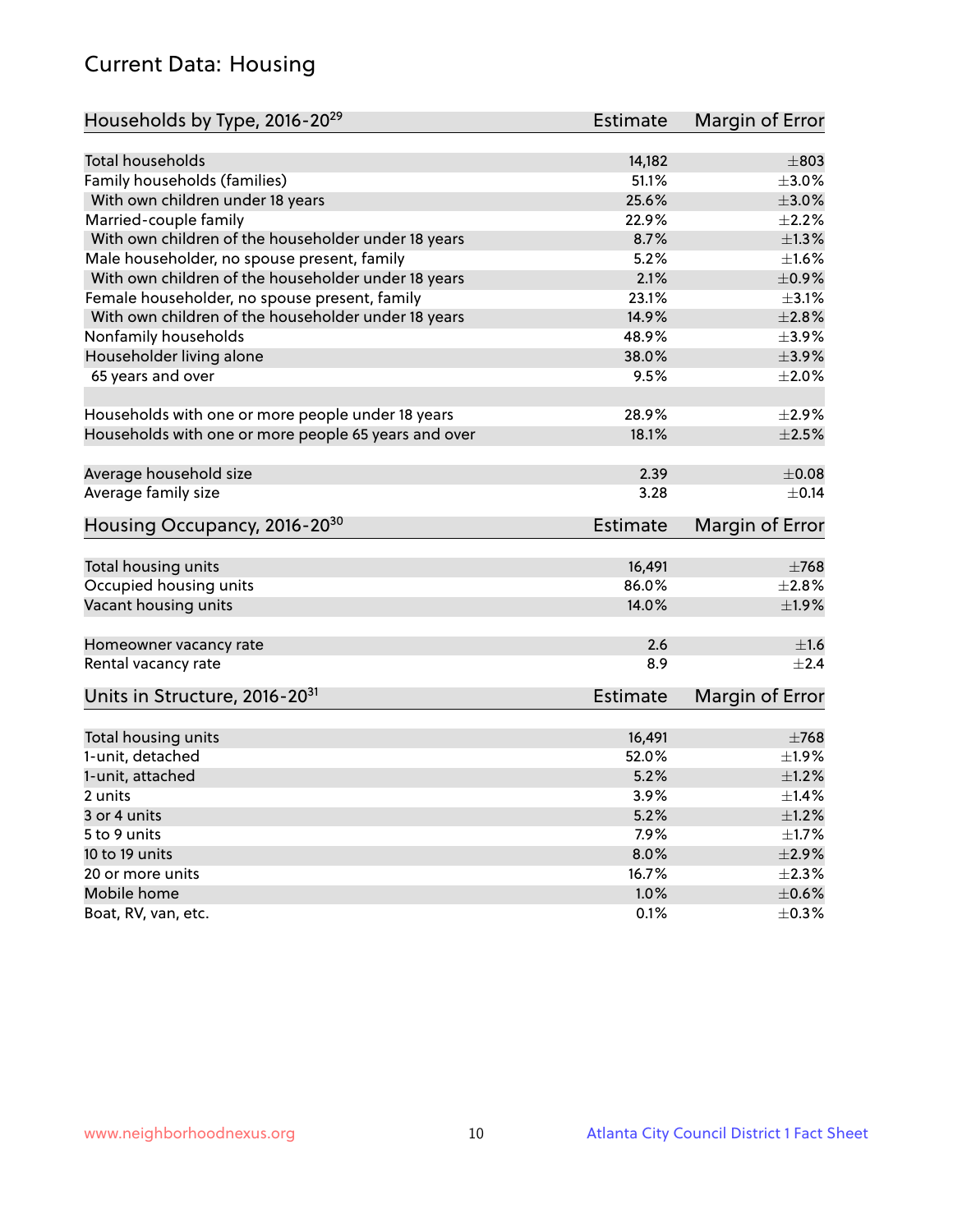## Current Data: Housing, continued...

| Year Structure Built, 2016-20 <sup>32</sup>    | <b>Estimate</b> | Margin of Error |
|------------------------------------------------|-----------------|-----------------|
| Total housing units                            | 16,491          | $\pm 768$       |
| Built 2014 or later                            | 4.5%            | $\pm 1.2\%$     |
| Built 2010 to 2013                             | 1.9%            | $\pm$ 0.9%      |
| Built 2000 to 2009                             | 27.4%           | $\pm 3.0\%$     |
| Built 1990 to 1999                             | 8.8%            | $\pm1.6\%$      |
| Built 1980 to 1989                             | 4.0%            | $\pm 1.1\%$     |
| Built 1970 to 1979                             | 7.1%            | $\pm1.5\%$      |
| Built 1960 to 1969                             | 10.1%           | $\pm 2.9\%$     |
| Built 1950 to 1959                             | 10.9%           | $\pm1.6\%$      |
| Built 1940 to 1949                             | 5.8%            | $\pm 1.2\%$     |
| Built 1939 or earlier                          | 19.4%           | $\pm 1.9\%$     |
| Housing Tenure, 2016-2033                      | Estimate        | Margin of Error |
|                                                |                 |                 |
| Occupied housing units                         | 14,182          | $\pm$ 803       |
| Owner-occupied                                 | 47.8%           | $\pm 2.1\%$     |
| Renter-occupied                                | 52.2%           | $\pm$ 4.1%      |
| Average household size of owner-occupied unit  | 2.36            | $\pm$ 0.09      |
| Average household size of renter-occupied unit | 2.42            | $\pm$ 0.14      |
| Residence 1 Year Ago, 2016-20 <sup>34</sup>    | Estimate        | Margin of Error |
| Population 1 year and over                     | 35,832          | $\pm 2,120$     |
| Same house                                     | 81.3%           | $\pm 2.7\%$     |
| Different house in the U.S.                    | 18.4%           | $\pm 2.4\%$     |
| Same county                                    | 9.6%            | ±1.9%           |
| Different county                               | 8.8%            | $\pm1.6\%$      |
| Same state                                     | 5.0%            | $\pm 1.3\%$     |
| Different state                                | 3.8%            | $\pm 1.1\%$     |
| Abroad                                         | 0.3%            | $\pm$ 0.3%      |
|                                                |                 |                 |
| Value of Housing Unit, 2016-20 <sup>35</sup>   | <b>Estimate</b> | Margin of Error |
| Owner-occupied units                           | 6,772           | $\pm$ 482       |
| Less than \$50,000                             | 5.0%            | $\pm 2.7\%$     |
| \$50,000 to \$99,999                           | 8.8%            | $\pm 2.7\%$     |
| \$100,000 to \$149,999                         | 9.0%            | $\pm 2.3\%$     |
| \$150,000 to \$199,999                         | 7.4%            | $\pm 2.0\%$     |
| \$200,000 to \$299,999                         | 20.6%           | $\pm$ 3.9%      |
| \$300,000 to \$499,999                         | 33.4%           | $\pm$ 4.2%      |
| \$500,000 to \$999,999                         | 14.9%           | ±2.9%           |
| \$1,000,000 or more                            | 0.9%            | $\pm 1.5\%$     |
|                                                |                 |                 |
| Mortgage Status, 2016-20 <sup>36</sup>         | Estimate        | Margin of Error |
|                                                |                 |                 |
| Owner-occupied units                           | 6,772           | $\pm$ 482       |
| Housing units with a mortgage                  | 71.0%           | $\pm$ 4.0%      |
| Housing units without a mortgage               | 29.0%           | $\pm$ 3.4%      |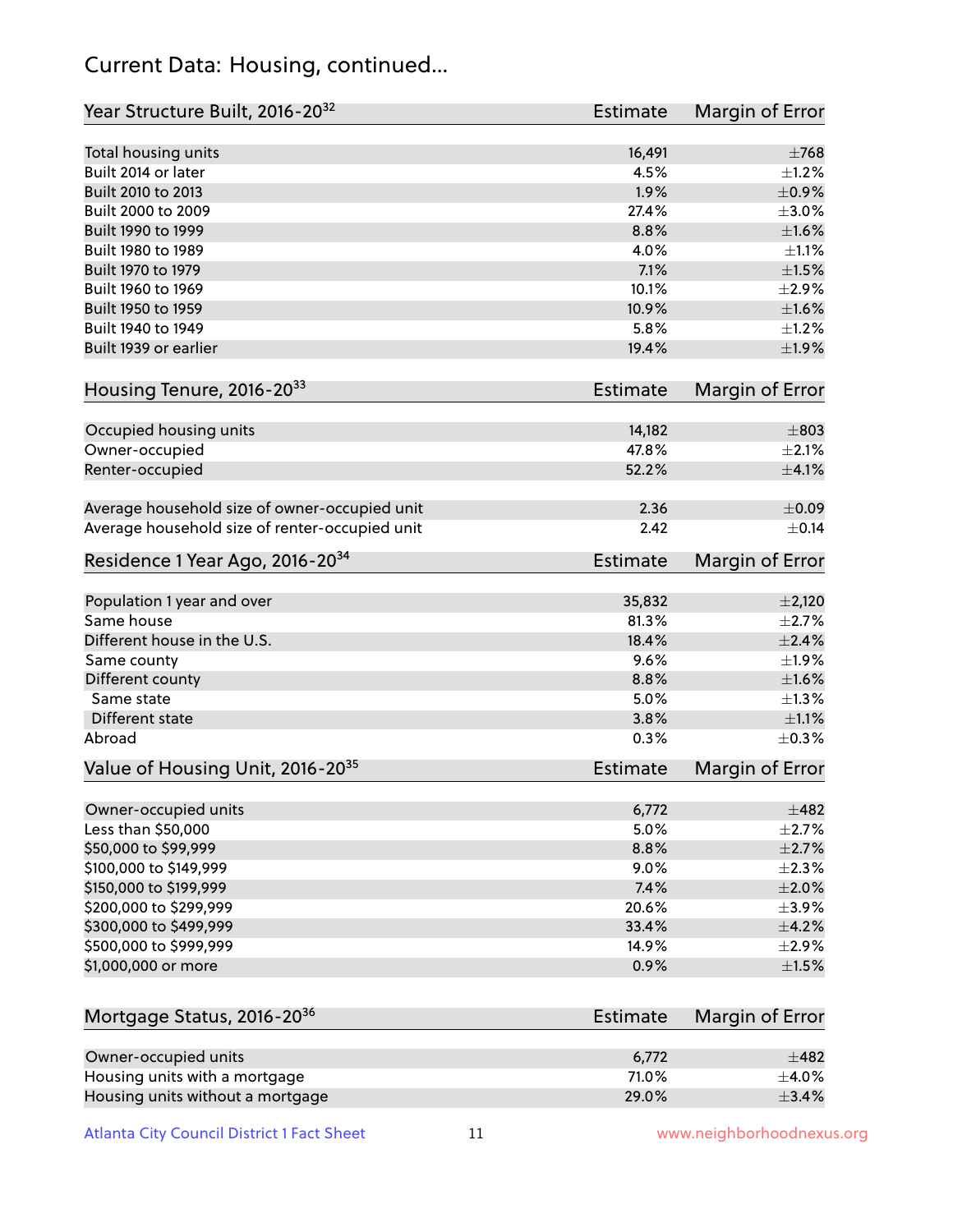# Current Data: Housing, continued...

| Selected Monthly Owner Costs, 2016-20 <sup>37</sup> | Estimate | Margin of Error |
|-----------------------------------------------------|----------|-----------------|
|                                                     |          |                 |
| Housing units with a mortgage                       | 4,808    | $\pm$ 438       |
| Less than \$300                                     | $0.0\%$  | $\pm 1.6\%$     |
| \$300 to \$499                                      | 0.7%     | $\pm$ 1.9%      |
| \$500 to \$999                                      | 13.6%    | $\pm$ 3.9%      |
| \$1,000 to \$1,499                                  | 20.1%    | ±3.4%           |
| \$1,500 to \$1,999                                  | 25.8%    | $\pm$ 5.9%      |
| \$2,000 to \$2,999                                  | 30.5%    | ±4.3%           |
| \$3,000 or more                                     | 9.2%     | $\pm$ 3.1%      |
|                                                     |          |                 |
| Median (dollars)                                    | \$1,801  | $\pm$ 52        |
|                                                     |          |                 |
| Housing units without a mortgage                    | 1,964    | $\pm 270$       |
| Less than \$150                                     | 5.4%     | ±4.9%           |
| \$150 to \$249                                      | 8.1%     | $\pm$ 5.5%      |
| \$250 to \$349                                      | 20.6%    | $\pm$ 6.2%      |
| \$350 to \$499                                      | 25.3%    | $\pm$ 7.7%      |
| \$500 to \$699                                      | 22.1%    | $\pm$ 7.2%      |
| \$700 or more                                       | 18.5%    | $\pm$ 9.4%      |
|                                                     |          |                 |
| Median (dollars)                                    | \$446    | $\pm$ 24        |

| Selected Monthly Owner Costs as a Percentage of | <b>Estimate</b> | Margin of Error |
|-------------------------------------------------|-----------------|-----------------|
| Household Income, 2016-20 <sup>38</sup>         |                 |                 |
|                                                 |                 |                 |
| Housing units with a mortgage <sup>39</sup>     | 4,748           | $\pm$ 490       |
| Less than 20.0 percent                          | 56.4%           | $\pm$ 4.9%      |
| 20.0 to 24.9 percent                            | 14.2%           | $\pm$ 3.4%      |
| 25.0 to 29.9 percent                            | $7.2\%$         | $\pm 2.3\%$     |
| 30.0 to 34.9 percent                            | 4.9%            | $\pm 2.1\%$     |
| 35.0 percent or more                            | 17.3%           | $\pm$ 4.6%      |
|                                                 |                 |                 |
| Housing units without a mortgage <sup>40</sup>  | 1,933           | $\pm$ 314       |
| Less than 10.0 percent                          | 45.9%           | $\pm$ 6.9%      |
| 10.0 to 14.9 percent                            | 16.3%           | $\pm$ 5.3%      |
| 15.0 to 19.9 percent                            | 8.1%            | ±3.4%           |
| 20.0 to 24.9 percent                            | $3.9\%$         | $\pm$ 4.3%      |
| 25.0 to 29.9 percent                            | 3.7%            | $\pm$ 3.5%      |
| 30.0 to 34.9 percent                            | $3.0\%$         | $\pm 3.6\%$     |
| 35.0 percent or more                            | 19.0%           | $\pm$ 7.6%      |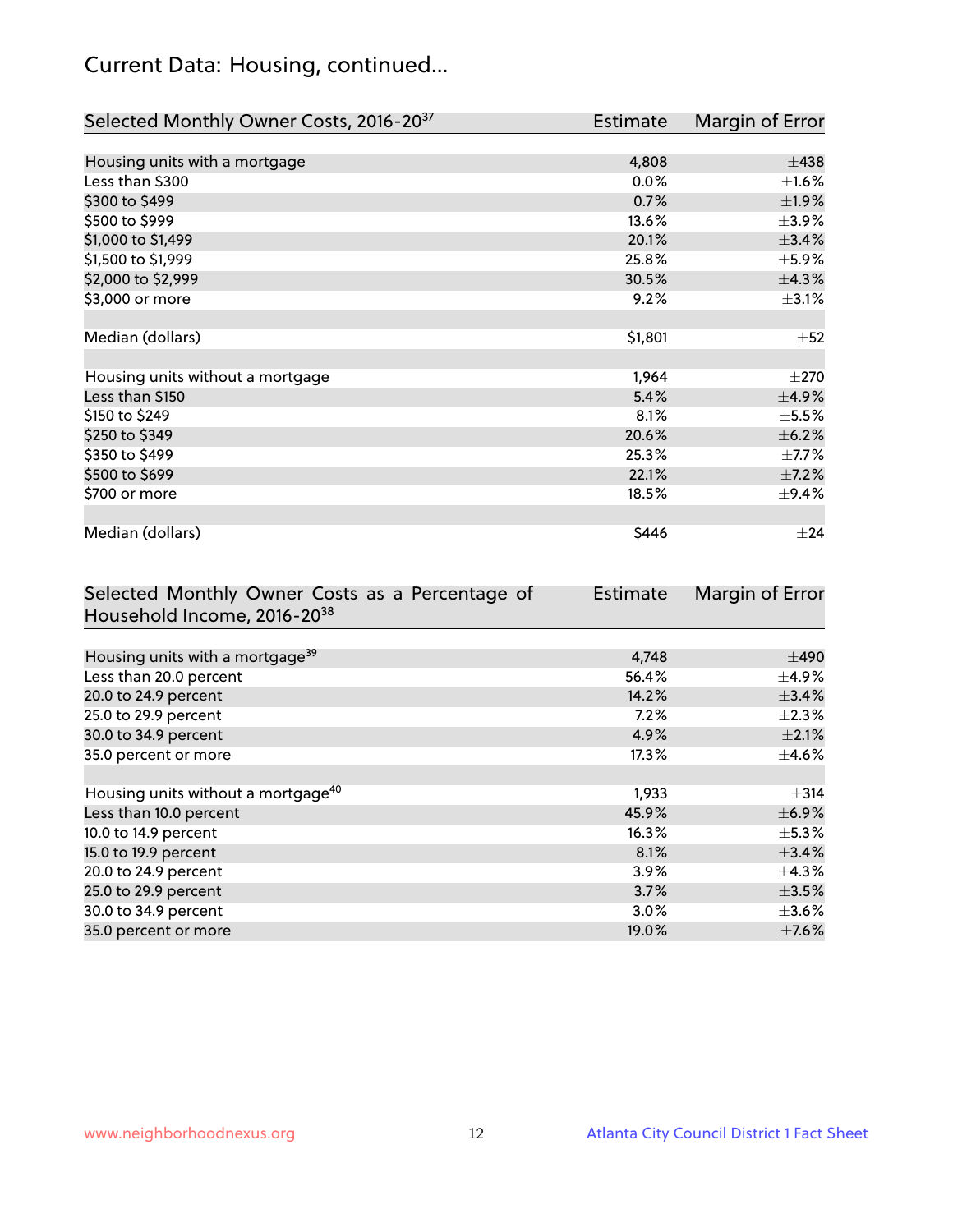## Current Data: Housing, continued...

| Gross Rent, 2016-20 <sup>41</sup>                                   | Estimate        | Margin of Error |
|---------------------------------------------------------------------|-----------------|-----------------|
|                                                                     |                 |                 |
| Occupied units paying rent                                          | 7,247           | $\pm$ 713       |
| Less than \$200                                                     | 3.8%            | $\pm1.8\%$      |
| \$200 to \$499                                                      | 13.2%           | $\pm 3.6\%$     |
| \$500 to \$749                                                      | 17.8%           | $\pm$ 7.3%      |
| \$750 to \$999                                                      | 23.9%           | $\pm$ 4.2%      |
| \$1,000 to \$1,499                                                  | 26.5%           | $\pm$ 3.8%      |
| \$1,500 to \$1,999                                                  | 9.9%            | $\pm 2.4\%$     |
| \$2,000 or more                                                     | 5.0%            | $\pm 2.6\%$     |
| Median (dollars)                                                    | \$929           | ±22             |
|                                                                     |                 |                 |
| No rent paid                                                        | 162             | $\pm$ 86        |
| Gross Rent as a Percentage of Household Income,<br>$2016 - 20^{42}$ | <b>Estimate</b> | Margin of Error |
|                                                                     |                 |                 |
| Occupied units paying rent <sup>43</sup>                            | 7,106           | ±819            |
| Less than 15.0 percent                                              | 12.8%           | ±3.4%           |
| 15.0 to 19.9 percent                                                | 8.1%            | $\pm 2.1\%$     |
| 20.0 to 24.9 percent                                                | 11.2%           | $\pm$ 3.8%      |
| 25.0 to 29.9 percent                                                | 13.4%           | $\pm 3.6\%$     |
| 30.0 to 34.9 percent                                                | 6.5%            | $\pm 2.0\%$     |
| 35.0 percent or more                                                | 48.0%           | $\pm$ 6.9%      |

# Current Data: Transportation

| Commuting to Work, 2016-20 <sup>44</sup>  | <b>Estimate</b> | Margin of Error |
|-------------------------------------------|-----------------|-----------------|
|                                           |                 |                 |
| Workers 16 years and over                 | 17,293          | $\pm$ 1,246     |
| Car, truck, or van - drove alone          | 62.4%           | $\pm 1.7\%$     |
| Car, truck, or van - carpooled            | 8.9%            | $\pm 2.0\%$     |
| Public transportation (excluding taxicab) | 7.3%            | $\pm 1.5\%$     |
| Walked                                    | 2.2%            | $\pm$ 0.8%      |
| Other means                               | 3.9%            | $\pm 1.1\%$     |
| Worked at home                            | 15.4%           | $\pm 3.6\%$     |
|                                           |                 |                 |
| Mean travel time to work (minutes)        | 29.2            | $\pm 1.3$       |

| Access to a Vehicle, 2016-20 <sup>45</sup> | Estimate | Margin of Error |
|--------------------------------------------|----------|-----------------|
|                                            |          |                 |
| Occupied housing units                     | 14.182   | $\pm$ 803       |
| No vehicles available                      | 17.8%    | $+2.8%$         |
| 1 vehicle available                        | 43.7%    | $\pm$ 4.3%      |
| 2 vehicles available                       | 30.3%    | $+2.6%$         |
| 3 or more vehicles available               | 8.2%     | $\pm$ 1.7%      |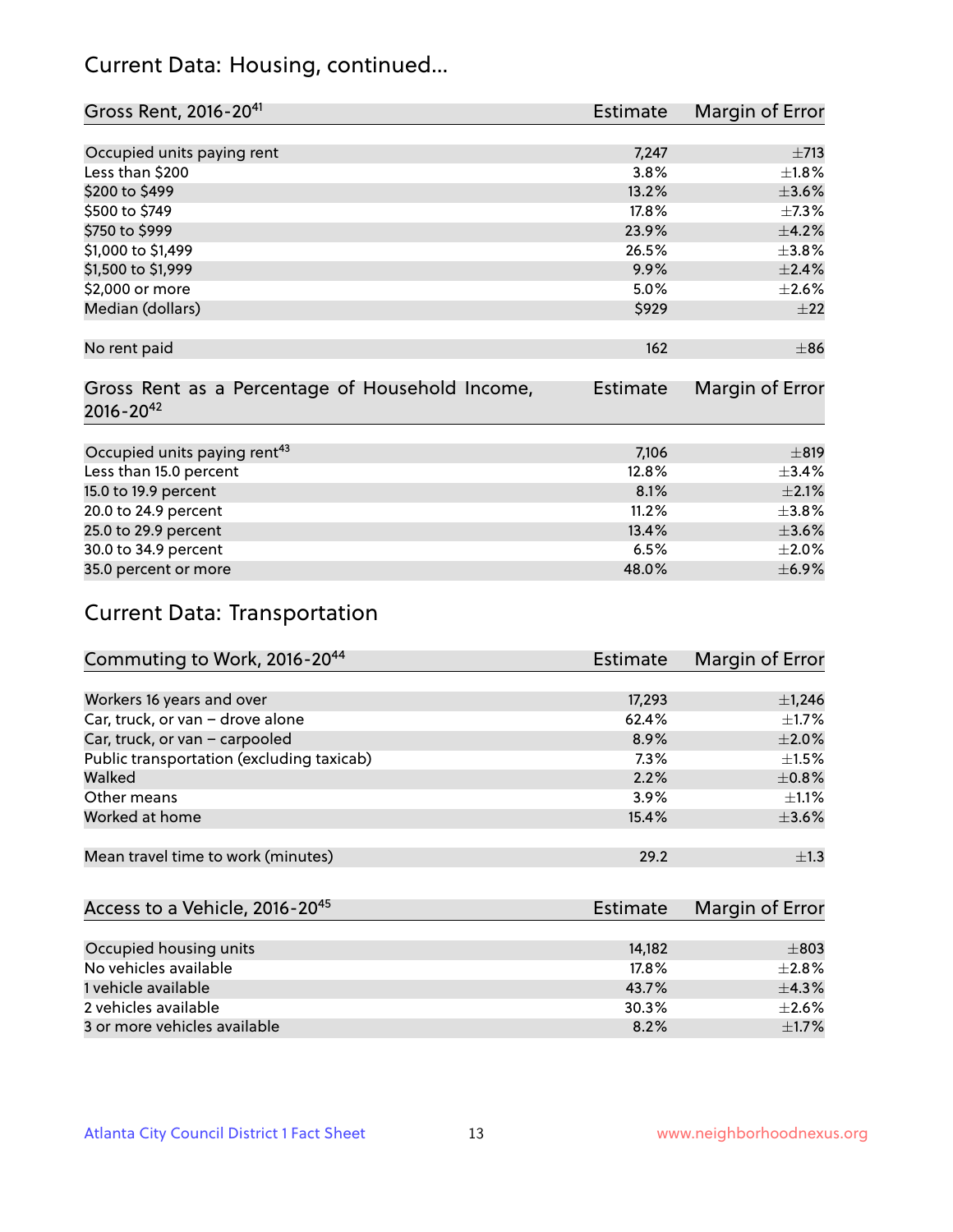## Current Data: Health

| Health Insurance coverage, 2016-2046                    | <b>Estimate</b> | Margin of Error |
|---------------------------------------------------------|-----------------|-----------------|
|                                                         |                 |                 |
| Civilian Noninstitutionalized Population                | 34,220          | $\pm$ 2,252     |
| With health insurance coverage                          | 87.8%           | $\pm$ 7.7%      |
| With private health insurance coverage                  | 60.4%           | $\pm$ 5.6%      |
| With public health coverage                             | 34.4%           | $\pm 2.5\%$     |
| No health insurance coverage                            | 12.2%           | $\pm 2.0\%$     |
| Civilian Noninstitutionalized Population Under 19 years | 8,739           | ±8,739          |
| No health insurance coverage                            | 4.0%            | $\pm 2.5\%$     |
|                                                         |                 |                 |
| Civilian Noninstitutionalized Population 19 to 64 years | 22,500          | $\pm$ 1,546     |
| In labor force:                                         | 18,708          | $\pm$ 1,377     |
| Employed:                                               | 17,259          | ±1,305          |
| With health insurance coverage                          | 87.1%           | $\pm 2.5\%$     |
| With private health insurance coverage                  | 80.8%           | ±1.9%           |
| With public coverage                                    | 8.6%            | $\pm 2.3\%$     |
| No health insurance coverage                            | 12.9%           | $\pm$ 3.1%      |
|                                                         |                 |                 |
| Unemployed:                                             | 1,449           | ±1,305          |
| With health insurance coverage                          | 54.8%           | ±12.4%          |
| With private health insurance coverage                  | 35.4%           | ±14.0%          |
| With public coverage                                    | 19.4%           | $\pm$ 7.7%      |
| No health insurance coverage                            | 45.2%           | ±12.0%          |
|                                                         |                 |                 |
| Not in labor force:                                     | 3,792           | $\pm 629$       |
| With health insurance coverage                          | 75.1%           | $\pm$ 1.4%      |
| With private health insurance coverage                  | 32.1%           | $\pm$ 4.0%      |
| With public coverage                                    | 49.7%           | $\pm$ 7.7%      |
| No health insurance coverage                            | 24.9%           | $\pm$ 6.6%      |